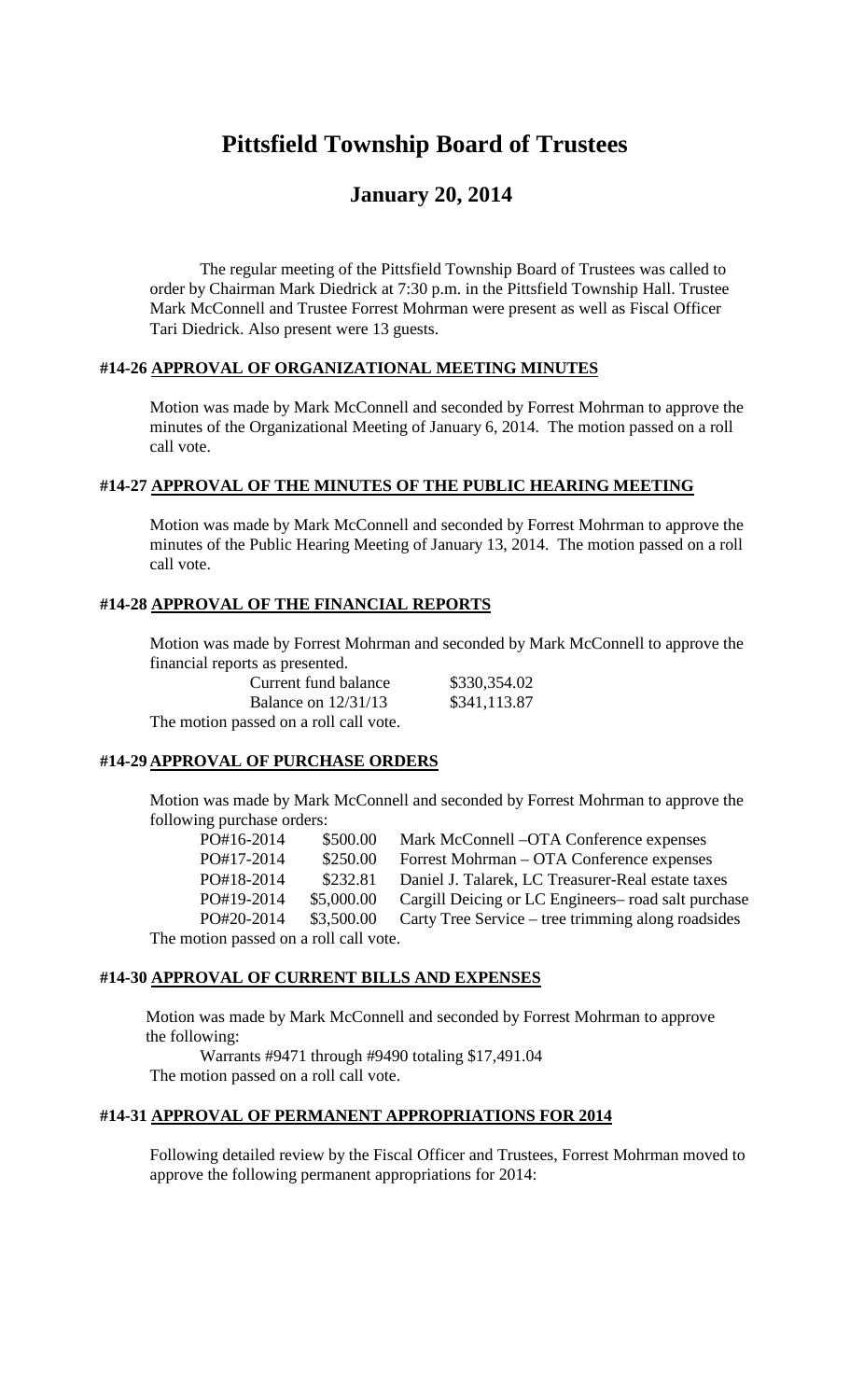| General Fund                   | \$203,020.00   |
|--------------------------------|----------------|
| Motor Vehicle License Tax Fund | \$10,000.00    |
| Gasoline Tax Fund              | \$144,625.00   |
| Road & Bridge Fund             | \$150,000.00   |
| Cemetery Fund                  | 5,000.00<br>S. |
| Road & Bridge Levy Fund        | \$76,150.00    |
| Solid Waste Recycling Fund     | \$2,644.58     |
| <b>Total Appropriations</b>    | \$591,439.58   |

Mark McConnell seconded the motion and it passed on a roll call vote.

#### **MEETING REPORTS**

RLCWA –Jan.8 – Mark McConnell Storm Water – Jan. 16 – Mark McConnell LCTA – Jan.16 – Forrest Mohrman WFD – Jan. 8 – Mark Diedrick LORCO – Mark McConnell

#### **OLD BUSINESS** –

It was reported that Dumpster Day was held on January  $11<sup>th</sup>$  and usage was down for the event.

#### **#14-32 APPROVAL OF CONTRACT WITH RUMPKE WASTE & RECYCLING SERVICES FOR TOWNSHIP DUMPSTER**

Motion was made by Mark McConnell and seconded by Forrest Mohrman to approve a contract with Rumpke Waste & Recycling Services for the Township dumpster. (See contract attached.) The motion passed on a roll call vote.

#### **#14-33 APPROVAL OF A PURCHASE ORDER IN THE AMOUNT OF \$800.00 TO ALPHAGRAPHICS FOR THE SCANNING AND STORING OF THE PERMANENT RECORDS OF THE TOWNSHIP CEMETERIES**

Motion was made by Mark McConnell and seconded by Mark Diedrick to approve a purchase order in the amount of \$800.00 to Alphagraphics for the scanning and storing of the permanent records of the Township cemeteries. Forrest Mohrman has contacted this company about making a CD backup of all the cemetery records. The motion was passed on a roll call vote. Forrest Mohrman abstained from the vote.

Mark Diedrick reported that he has been researching the cost of a fireproof safe in which to store township documents, specifically the cemetery deeds and other permanent documents. The cost could be around \$860.00.

## **#14-34 APPROVAL TO MAKE APPLICATION TO THE "MORE" GRANT PROGRAM PROVIDED BY OTARMA FOR FINANCIAL ASSISTANCE FOR THE PURCHASE OF A FIREPROOF SAFE**

Motion was made by Mark McConnell and seconded by Forrest Mohrman to make application to the MORE grant program, which is provided by OTARMA, for financial assistance for the purchase of a fireproof safe. The grant allows \$500.00 per year per township toward risk management expenses. The motion passed on a roll call vote.